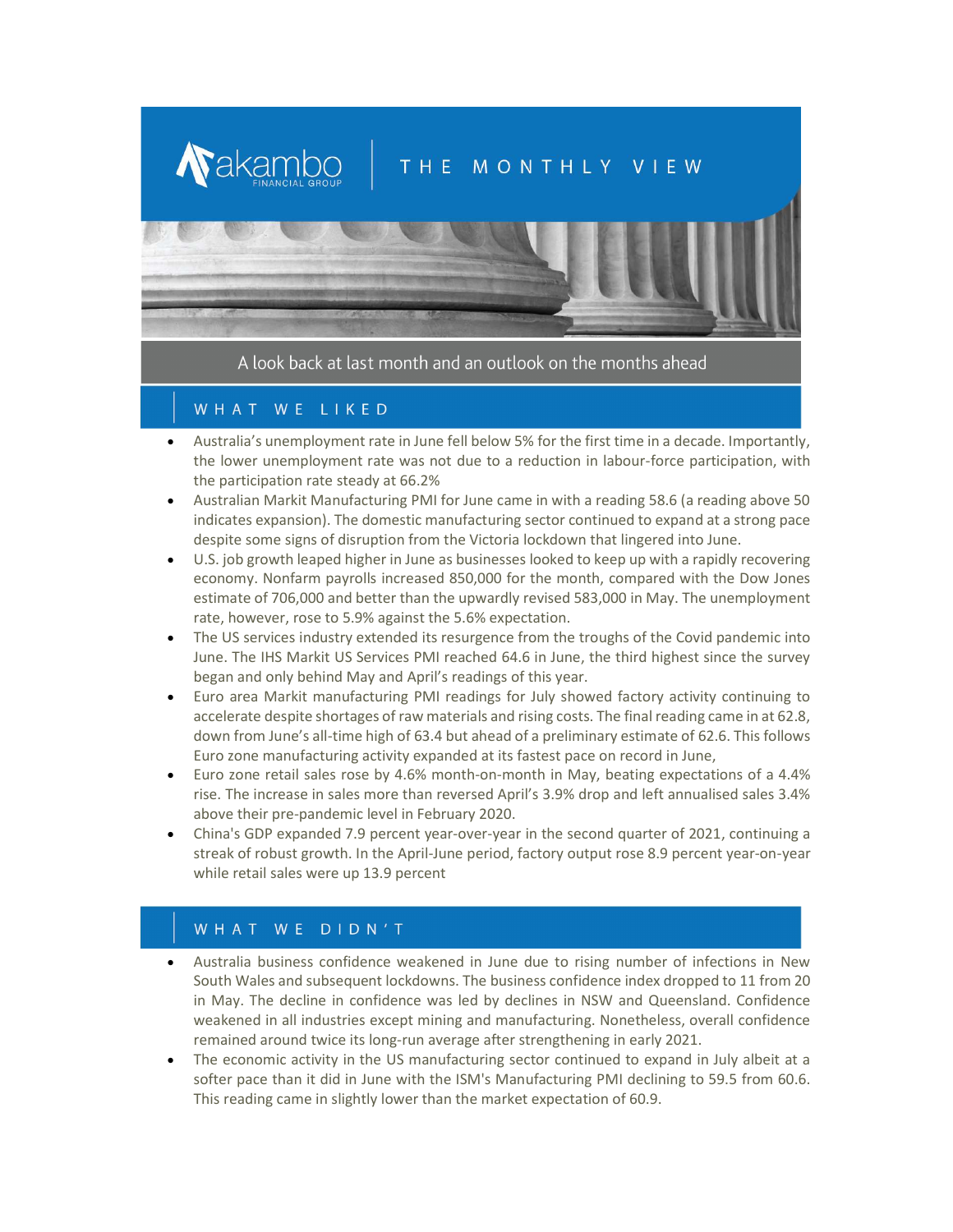- Growth in China's June services sector slowed sharply to a 14-month low, after a resurgence of COVID-19 in southern China. The Caixin/Markit services Purchasing Managers' Index (PMI) fell to 50.3 in June, the lowest since April 2020 and down significantly from 55.1 in May.
- The German Factory Orders unexpectedly fell in May, suggesting that the manufacturing sector in Europe's economic powerhouse is still in the doldrums. Contracts for goods 'Made in Germany' arrived at -3.7% on the month vs. 5.0% expected and -0.2% last month.
- The German ZEW headline numbers for July showed that the Economic Sentiment Index worsened more than expected to 63.3 from 79.8 previous while missing estimates of 75.2. German business confidence is an important indicator for global economic activity as Germany is a manufacturing powerhouse.
- China's factory activity expanded in July at the slowest pace in 17 months as higher raw material costs, equipment maintenance and extreme weather weighed on business activity, adding to concerns about a slowdown in the world's second-biggest economy. The official manufacturing Purchasing Manager's Index eased to 50.4 in July from 50.9 in June.

#### BASE CASE

Our view of the most likely scenario for markets over the coming months, for which our portfolios are currently positioned.

#### 72% Probability

Generally improving vaccination rollouts in different global regions leads to a reduction in COVID induced economic impacts. Economic activity is expected to remain robust, as social normalisation and stimulus provide support. While the speed of the economic improvement is expected to show some signs of slowdown, it will be coming off record levels of economic activity over the past few months. Following strong economic and financial market performance, focus will move to the sustainability of growth levels and potential for input price increases to negatively impact profit margins.

Globally, central bankers continue to reiterate their accommodative policy stance, but markets will begin to question the sustainability of this level of support as economies show strong growth and inflationary pressures build. This is expected to create increased volatility over the coming months. On the fiscal front governments have indicated they are willing and able to step up with spending to support their economies. This is expected to continue globally as governments look to sustain employment and wage growth as well as supporting long-term objectives such as carbon reduction and social inequality.

Risks remain. Those we view as most prominent include increased China and Australia/U.S. trade tensions, faster than expected increases in government bond yields (due to inflationary pressures building), the increase of COVID-cases across different regions pressuring health systems and stimulus packages that underwhelm expectations.

This scenario is likely to see us maintain a constructive medium-term view on growth assets, using any volatility to increase exposure to growth assets. Capital preservation will be targeted through appropriate company and sector allocations. Overall asset allocation will retain a bias to growth assets.

## BEAR CASE

Our worst-case scenario for the coming months, which we are prepared to position for should conditions deteriorate.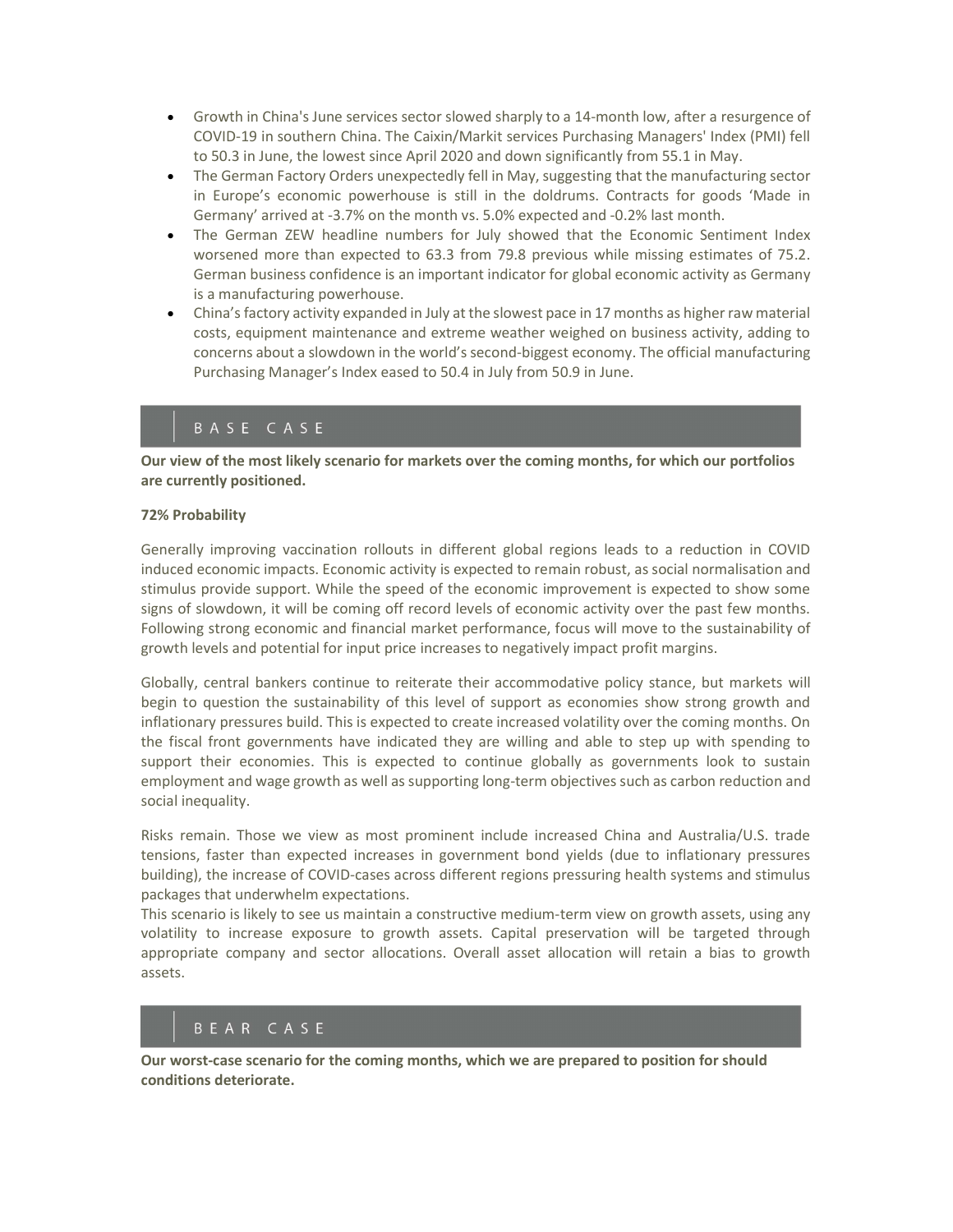#### 14% Probability

The health and economic effects of the pandemic last longer than expected, with countries across the globe struggling to control further outbreaks of the delta variant. In addition, the manufacturing and distribution of a vaccine proves to be more difficult than anticipated, delaying the economic recovery further.

This scenario may see central bank stimulus and fiscal support from governments as lacking the required potency to provide economic stabilisation and provide further improvement in consumer confidence. Additionally, a premature withdrawal or reduction of central bank liquidity could derail financial markets which have become accustomed to liquidity support. Any failure of governments across the globe to extend or further stimulate their economies through fiscal spending would further erode confidence in further economic improvement. Such a scenario would likely see a level of dislocation in financial markets across the spectrum.

An emerging risk is rising government bond yields. The disruption of supply chains and high input costs is expected to place upward pressure on bond yields, particularly if judged to be more sustainable. While considered unlikely, an acceleration of bond yields from current levels could see valuation compression in financial markets. This would be more pronounced in high valuation stocks and sectors in markets, such as high growth non-profitable technology stocks.

Left-field events such as a rapid escalation in geo-political tensions (especially between the US and China) or a significant or systemic corporate default (especially due to over-indebtedness in an environment of rising bond yields) could see a liquidation of risk assets in a compressed period of time.

Above scenarios will see us take a more defensive position and reduce equity exposures replacing them with defensive assets, such as cash. The accelerating bond yield scenario would require a more nuanced shift toward companies and sectors that would be the greatest beneficiaries of such a move. The overall focus will remain on capital preservation.

# BULL CASE

Our most optimistic view for markets over the coming months.

#### 14% Probability

Economies across the developed world continue to exhibit strong economic growth. Strong fiscal support from governments around the world combine with historically high cash levels on household and corporate balance sheets to sustain the speed of the global economic recovery. In the event central banks maintain measures aimed at supressing interest rates we would expect this to further fuel asset appreciation, while any extension of these accommodative policies would further accelerate the expected upward re-rating of asset values.

Such a market dynamic would see substantial improvement in economic activity globally. This would occur as pent-up demand from business and consumers combined with massive government and central bank stimulus measures create a potent environment for risk assets as strong demand is sustained. Sectors expected to benefit most in this environment are those leveraged most to economic activity, in many cases these are the same companies that were most adversely affected by the COVID-19 induced lock downs.

This scenario would be cheered by financial markets as a combination of monetary and fiscal stimulus act to fuel demand for growth assets in a low to negative real interest rate environment. We would act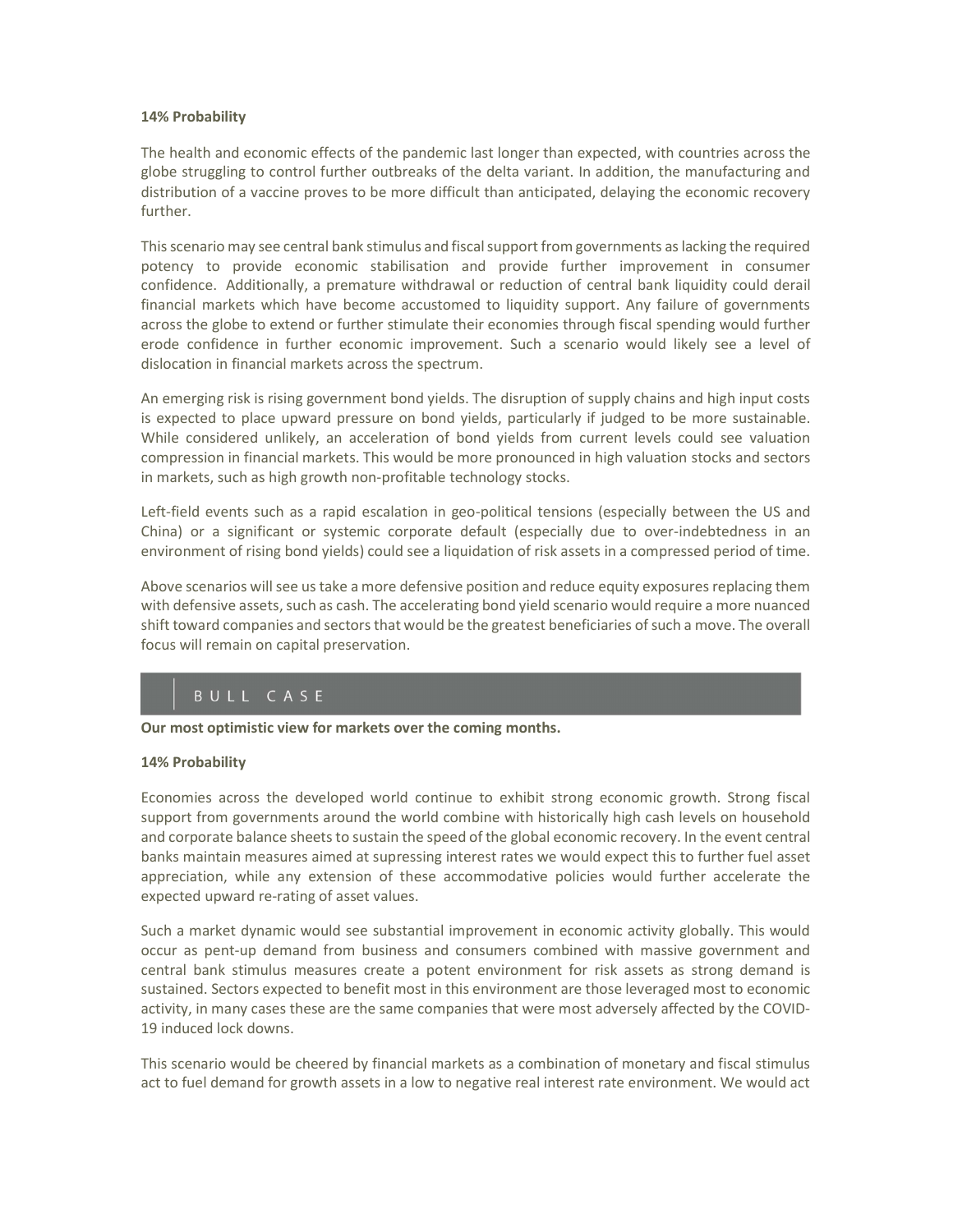by reducing our cash levels further and adding to the growth asset allocation at the expense of cash and other defensive asset.

# STOCK IN FOCUS lendlease

Lend Lease Group is a property and infrastructure development company with global reach. It engages in the development, investment management, project and construction management and asset and property management capabilities. The company operates its business through four segments: Development, Construction, Investment Management, and Infrastructure Development. The Development segment involves in the development of urban communities, inner-city mixed-use developments, apartments, retail, commercial and healthcare assets. The Construction segment provides project management, engineering and construction services. The Investment Management segment involves in property and infrastructure investment management, property management and asset management. The Infrastructure Development segment manages and invests in public-private partnership projects.

The Company was established by Dick Dusseldorp in 1958 to provide finance for building contracts being undertaken by Civil and Civic. In 1961 the Company acquired Civil and Civic from Bredero's Bouwbedrijf.

In 1999 the Company formed Actus Lend Lease with the acquisition of Actus Corporation's MILCON and technical service construction management business, and augmented this business with professionals from Lend Lease Design and Lend Lease Development. Also, in 1999 the Company acquired Bovis from P&O, which now forms Lend Lease Project Management & Construction. Then in 2000 it bought AMRESCO's commercial mortgage business. In 2001, Lend Lease acquired Delfin Property Group (now Lend Lease Communities) for \$172 million. It went on to buy Crosby Homes (now Lend Lease Residential Development) for circa £240 million in 2005.

In 2005 the company moved its headquarters from Australia Square in Sydney to The Bond on Hickson Road.

In 2009, Lend Lease Corporation acquired Babcock and Brown Communities, rebranding the business as Lend Lease Primelife. At the time, this acquisition made Lend Lease Australia's largest provider of retirement villages.

As of 17 Feb 2011 Lend Lease announced wide ranging changes to its group of brands. This announcement means the retirement of the Bovis, Delfin, Vivas, Catalyst and Primelife brands which are now referred to using the unified Lend Lease brand.